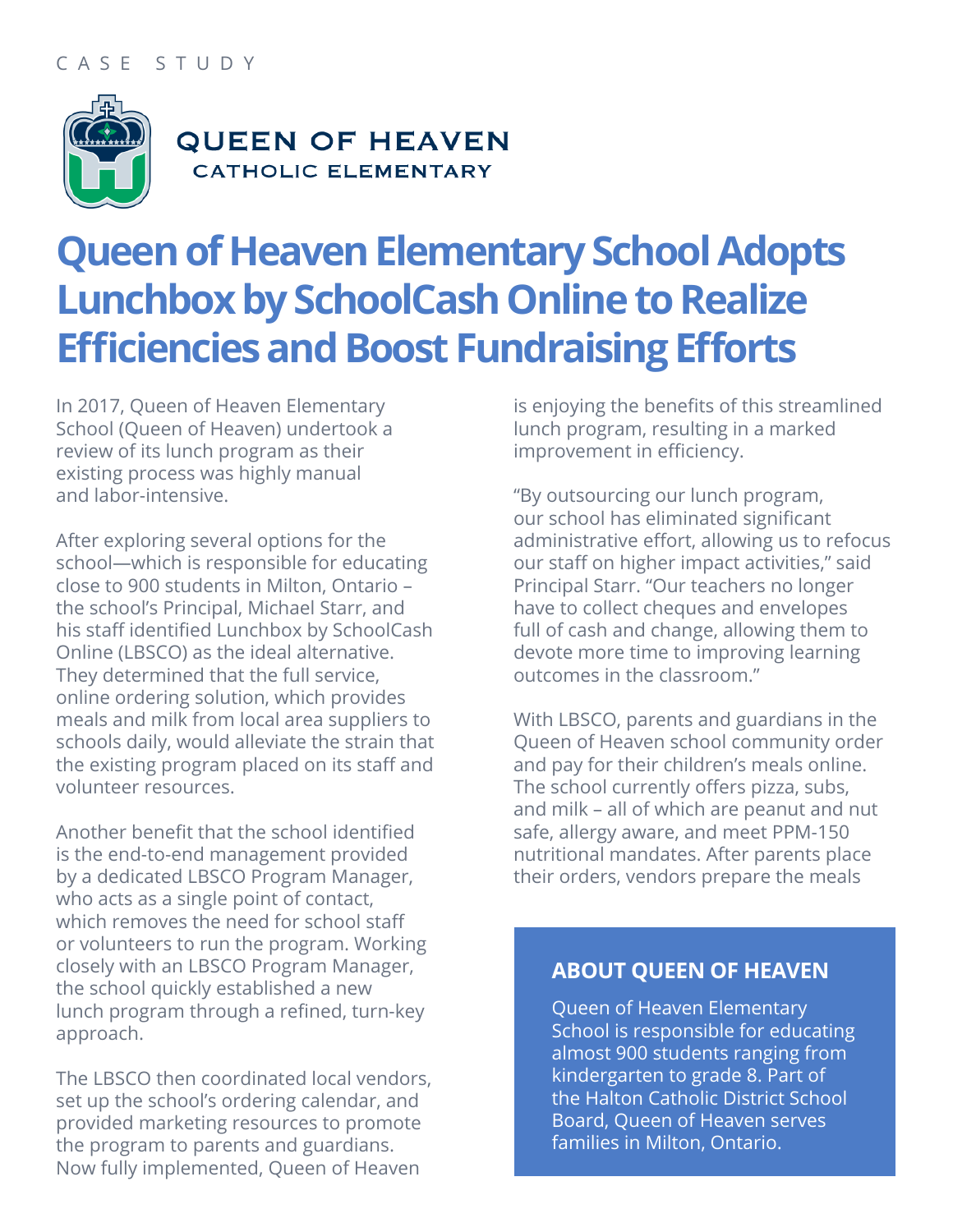and milk, organize them for school-level distribution, and then deliver the lunch orders directly to Queen of Heaven. Payment processing is managed by LBSCO, along with any potential issues or concerns related to orders.

Beyond the time-savings, LBSCO also provides Queen of Heaven with an efficient means of collecting donations through each order. A pre-determined fundraising contribution is added to every lunch purchase and donated directly

back to the school. Each month, LBSCO sends the school a statement detailing the number of orders delivered and the fundraising totals, which are paid by direct deposit.

In Queen of Heaven's first year of using LBSCO, the school raised over \$37,000. Even in the COVID-interrupted school year of 2019/2020, the school processed over 34,000 orders and raised \$19,000.

"Our parents have adopted LBSCO with great enthusiasm because it's convenient and easy-to-use," explained Principal Starr. "The cashless nature of the program also provides parents with peace of mind that lunch money will not get lost on the way to school."

**66** Our parents have **adopted LBSCO with great enthusiasm because it's convenient and easy-touse. The cashless nature of the program also provides parents with peace of mind that lunch money will not get**  lost on the way to school."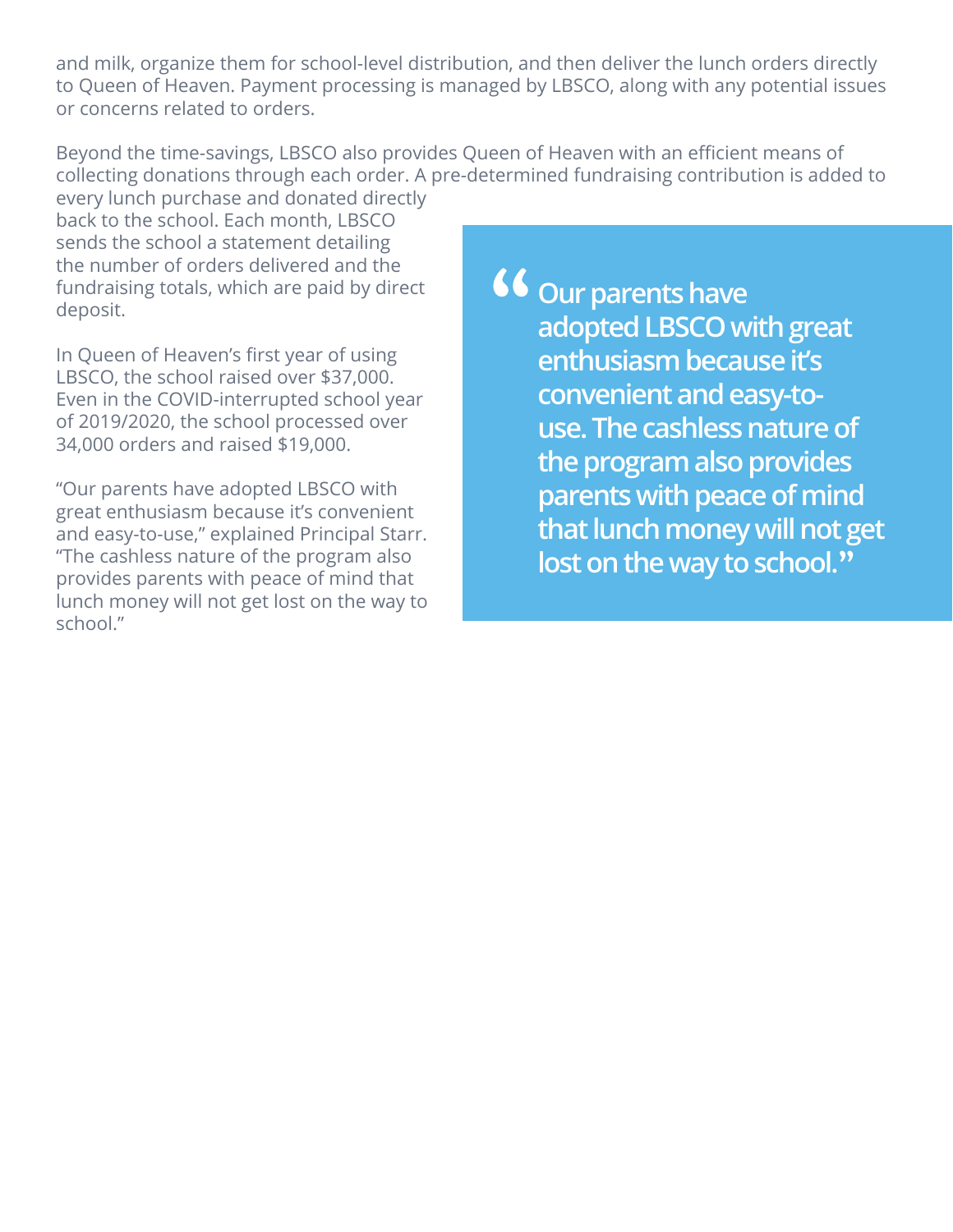### **Queen of Heaven At A Glance**





## **Simplify your lunch program. Boost your fundraising.**

If you're interested in learning more about the program, watch this on-demand webinar.

[Watch the Webinar](https://share.vidyard.com/watch/fj3cc9k3YQN6yfTBP8x14K?)  **Watch the Webinar**

**How to Sign Up Your School**

Registering for Lunchbox By SchoolCash Online is quick and easy. Simply complete this **[1-minute form](https://www2.kevgroup.com/l/828223/2022-01-11/89yft)** and a Program Manager will be in touch to review your details and confirm next steps. From there, our team will coordinate your vendors, set up the school's ordering calendar, and provide marketing support to promote the program to parents/guardians.